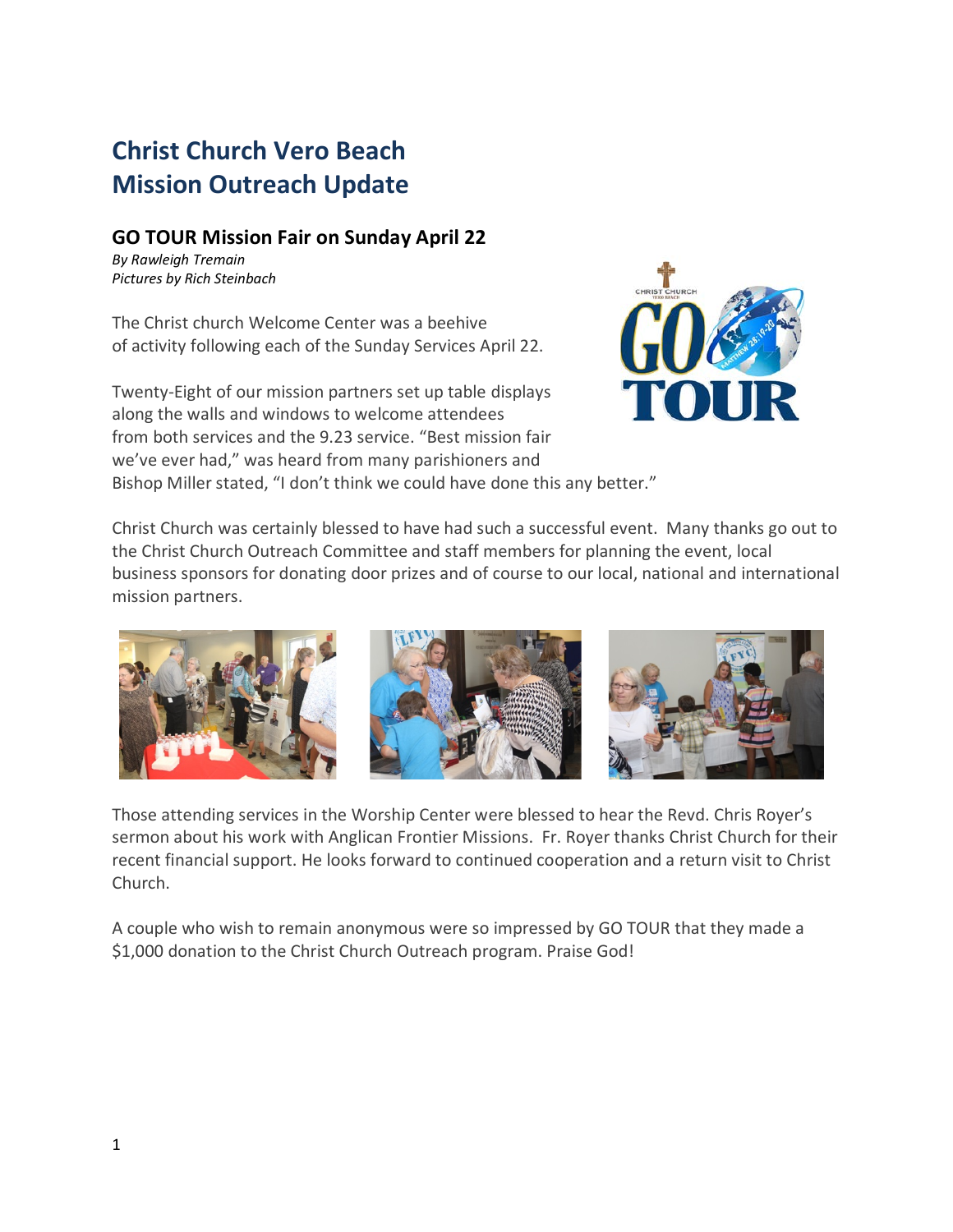## **Haiti Mission Trip March 24-31**

*By Becky Locuson*

People often wonder why there seems to be so little progress in Haiti despite the billions of dollars in financial aid and untold missionary hours spent there ministering to its people. It's a question many missionaries returning to Haiti also ask themselves sometimes, particularly in times of frustration and heat exhaustion.

And yet, scripture encourages us *"…not [to] grow weary of doing good, for in due season we will reap, if we do not give up." – Galatians 6:9.* 

Christ Church of Vero Beach is faithful to the work we do in Haiti, standing on the promise that our support and work there isn't in vain—that there will someday be an awesome harvest, and Haiti will rise up spiritually, economically, and socially to become a country in a position to send its own missionaries out into the world. In the meantime, our harvest is relatively small, but it's impacting the village of Lavanneau in powerful ways.

Thanks to the generosity of our church family, we continue to build loving relationships in Lavanneau, support Pastor Etzer Thomas in the missionary field, and work to provide for some of the basic needs so lacking in their community.

This year 10 missionaries representing four churches, including CCVB, Church of God by Faith, New Prospect Baptist Church, and Etzer's church, Premierer Eglise Baptiste Haitienne de Vero Beach, went to Haiti March 24-31. As always, the scope of work seemed daunting.

Thankfully, nearly all the work objectives by the missionary team were met.

• Assembled and installed at 60x20 canopy to provide shade on the mission school campus

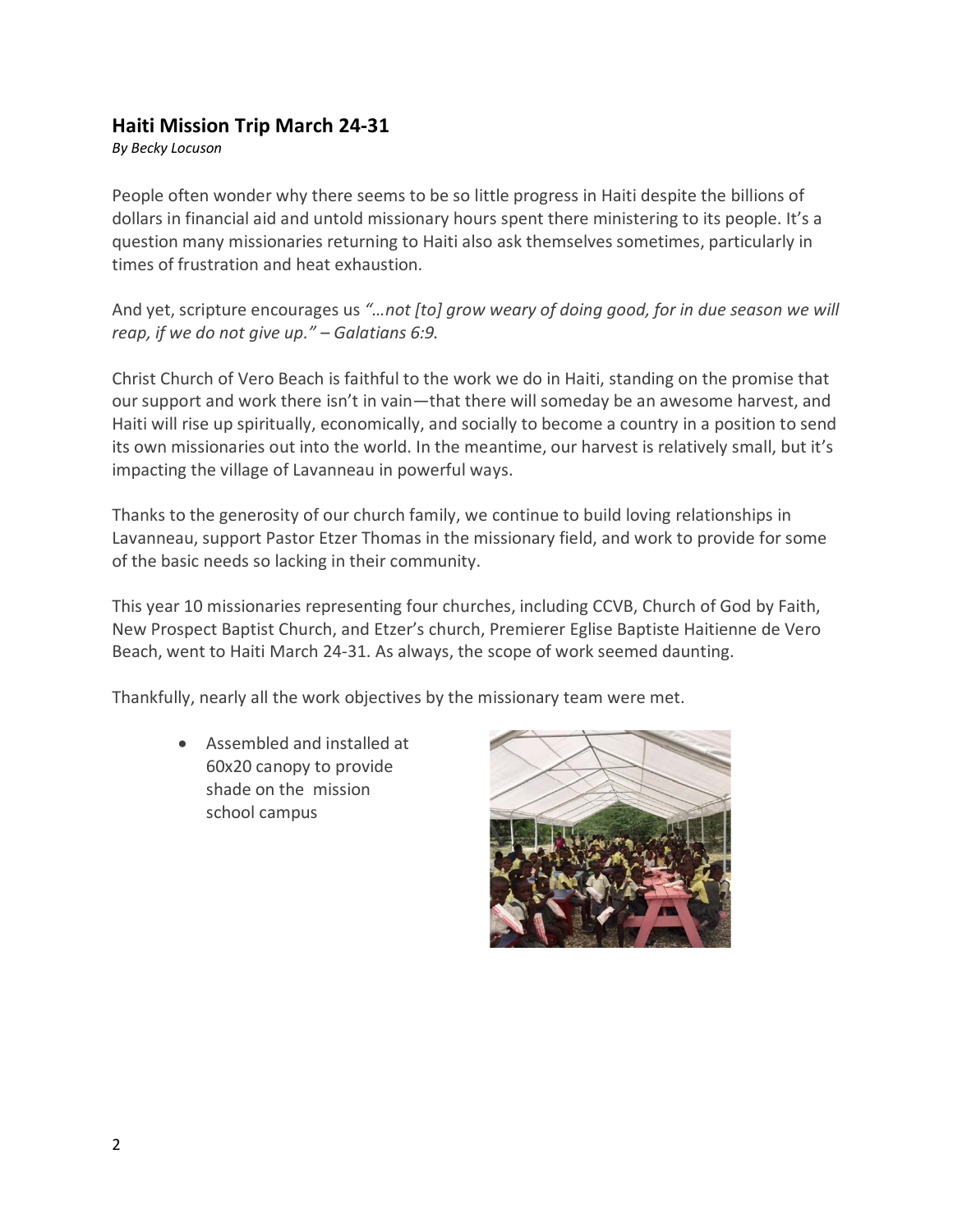- Built and painted 6 picnic tables and 10 student desks to accommodate the evergrowing student population
- Rebuilt a wall enlarging a room that will serve as a school library

- Built bookshelves, provided a life skills workshop for the young women and young men in the Lavanneau community
- Delivered professional development for the teachers at the mission school.

LEAP (Lavanneau Educational Achievement Partnership), a new mission at CCVB, was also able to purchase grammar, history, science and math textbooks for every 3rd, 4th, 5th, and 6th grader!

Oh, and play equipment: no sooner had the equipment been unpacked than kids were gathered, eagerly wanting to play badminton, croquet, tennis, and, of course, soccer.